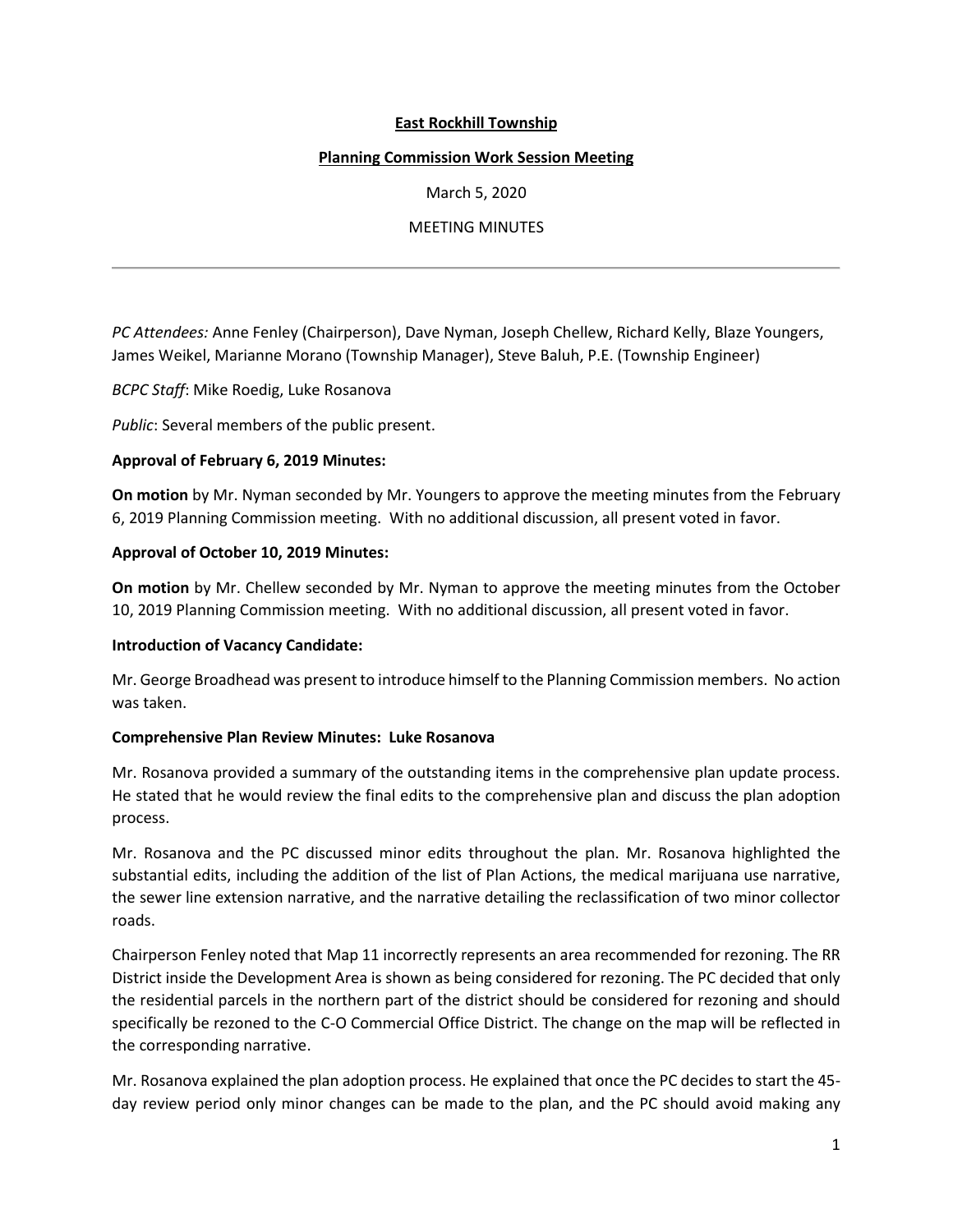changes to the recommendations or land use plan. If any substantial changes are made, the 45-day review period will start over.

Mr. Rosanova explained that the PC does not have to make any decisions tonight. If the PC has ongoing concerns about the plan the PC and BCPC can continue to work on getting the plan to a place where the PC are content. Alternatively, the PC can decide to start the 45-day review period. The review period can begin whenever the PC decides, and officially begins when the BCPC provides a copy of the plan, with the edits discussed tonight, to the township office for public comment and review. The BCPC will also send a copy of the plan to the contiguous municipalities, school district, and Bucks County for review. The 45-day restriction exists to ensure that the township receives the comments from the contiguous municipalities, school district, and county in a timely manner.

Mr. Rosanova stated that the PC has to advertise for and hold a public meeting to discuss the plan. The BCPC will present the plan at this meeting. All public comment must be officially documented. The public comment can be read aloud at the meeting or attached to the meeting minutes. The public meeting can take place during or at the conclusion of the 45-day review period.

Mr. Rosanova continued, saying that after the public meeting the PC has three options – they can make no action on the plan, recommend the Board of Supervisors not adopt the plan, or recommend the plan to the Board of Supervisors for adoption. If the plan is recommended for adoption, at a Board of Supervisors meeting, the Board will review the comments from the county, the school district, and the neighboring municipalities. The Board can only take action on the plan at the conclusion of the 45-day review period and after the conclusion of the public meeting. The Board does not need to wait to review the comments of the county, school district and neighboring municipalities if they are reviewing the plan after the 45-day review period has concluded.

Mr. Rosanova concluded his explanation and stated that the PC does not have to make any decisions tonight. Alternatively they can decide to start the review period. If they do, the BCPC will provide them with a digital copy of the plan, updated with the edits discussed tonight. The BCPC will send the plan to the school district, contiguous municipalities and the county and provide a physical review copy to the township building. The PC does not have to set a date for the public meeting and can do so at any time.

Mr. Nyman and Ms. Morano discussed the potential of having the public meeting at a work session in May. Mr. Chellew asked the BCPC what, in the BCPC's experience, is a better time to hold the public meeting – at the beginning or at the end of the review period. Mr. Roedig stated that timing within the 45-day review period does not matter too much. Mr. Baluh reiterated that the 45-day constraint on the review period exists to ensure outside entities return their comments to the township in a timely manner. Internally, the meeting could be set whenever the PC wants. Mr. Chellew and Mr. Nyman agreed that it would be best to hold the public meeting later rather than sooner, so they could weigh the comments of outside entities and the public at the public meeting when they are deciding if any amendments or changes need to be made to the plan.

Mr. Chellew asked the BCPC to explain how they intend to bridge the gap between the draft reviewed tonight and the final draft sent out at the start of the 45-day review period. Mr. Roedig stated that everything discussed tonight will be changed in the document and the BCPC will send a digital copy to the PC for review prior to sending the plan to outside entities and printing a copy for the township building.